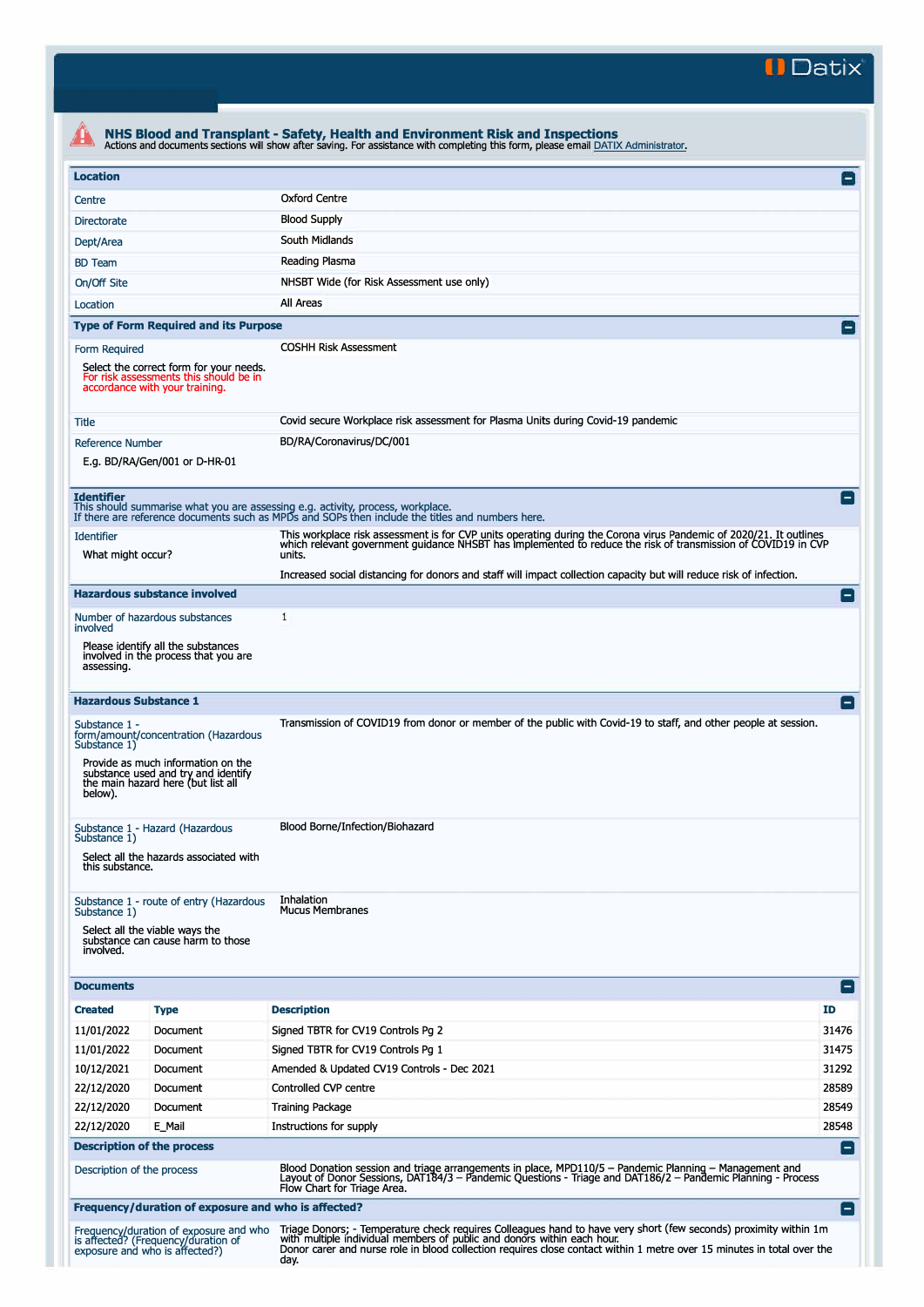All vulnerable colleague groups working on session including dinically vulnerable, Clinically extremely vulnerable and<br>BAME, have had individual risk assessments completed outlining individual and general controls.

**Inherent Risk Grading**<br>Inherent risk is an evaluation of the damage that could occur assuming there are no controls are in place or there is catastrophic failure of the controls. It is<br>completed for the activity / assessm

| <b>Inherent Risk</b><br>Red-Extreme                                                                                                                                                                                                                                        |                                                                                                                                                                                                                                                         | <b>Impact</b>                                                   |                |                              |                   |                |
|----------------------------------------------------------------------------------------------------------------------------------------------------------------------------------------------------------------------------------------------------------------------------|---------------------------------------------------------------------------------------------------------------------------------------------------------------------------------------------------------------------------------------------------------|-----------------------------------------------------------------|----------------|------------------------------|-------------------|----------------|
| Orange-High<br>Yellow-Moderate                                                                                                                                                                                                                                             | <b>Likelihood</b>                                                                                                                                                                                                                                       | <b>Negligible</b>                                               | Minor          | <b>Moderate</b>              | Major             | Catastrophic   |
| Green-Low                                                                                                                                                                                                                                                                  | <b>Almost Certain</b>                                                                                                                                                                                                                                   | $\bigcirc$                                                      | $\bullet$      | $\bullet$                    | $\bullet$         | $\bullet$      |
|                                                                                                                                                                                                                                                                            | Likely                                                                                                                                                                                                                                                  | $\bigcirc$                                                      | $\bullet$      | $\bullet$                    | $\bullet$         | $\bullet$      |
|                                                                                                                                                                                                                                                                            | <b>Possible</b>                                                                                                                                                                                                                                         | $\bullet$                                                       | $\bigcirc$     | $\bullet$                    | $\bullet$         | $\bullet$      |
|                                                                                                                                                                                                                                                                            | Unlikely                                                                                                                                                                                                                                                | $\bullet$                                                       | $\overline{O}$ | $\bullet$                    | $\bullet$         | $\bullet$      |
|                                                                                                                                                                                                                                                                            | Rare                                                                                                                                                                                                                                                    | $\bullet$                                                       | $\bullet$      | $\bullet$                    | $\bigcirc$        | $\bigcirc$     |
|                                                                                                                                                                                                                                                                            |                                                                                                                                                                                                                                                         | <b>Rating (initial): 6</b><br>Risk level (initial):<br>Moderate |                |                              |                   |                |
| Controls in place<br>Best practice is to directly link the controls to the hazards they are reducing and to list them in order of preference according to the hierarchy of control i.e.<br>eliminate, substitute, engineering controls, information, i<br>Equipment (PPE). |                                                                                                                                                                                                                                                         |                                                                 |                |                              |                   |                |
| Controls in place                                                                                                                                                                                                                                                          | Manager has consulted the attached editable List of controls document and all controls are as appropriate to the                                                                                                                                        |                                                                 |                |                              |                   |                |
| E.G. "Gloves available to wear-YES"<br>For COSHH assessments please<br>consider other controls e.g. Health<br>Surveillance.                                                                                                                                                | clinic<br>Dec 2021 - Update to controls regards children on session below and above the age of 11 years old as well as<br>amendments to IPC quidance and NHSBT Procedures. These are attached to this assessment. All other controls<br>remain the same |                                                                 |                |                              |                   |                |
| <b>Emergency Preparedness</b>                                                                                                                                                                                                                                              |                                                                                                                                                                                                                                                         |                                                                 |                |                              |                   |                |
| Storage and disposal / accidental release<br>and fire fighting requirements                                                                                                                                                                                                | Standard practice for storage, disposal and dealing with blood/ body fluid spillage if needed.                                                                                                                                                          |                                                                 |                |                              |                   |                |
| <b>First Aid Measures</b>                                                                                                                                                                                                                                                  | Standard practice for blood/ body fluid splash/ needlestick to be followed. Flush affected area with plenty of water<br>immediately and then contact 24 Hour Sharps Line as above.                                                                      |                                                                 |                |                              |                   |                |
| <b>Final risk Grading</b><br>Residual risk is an evaluation of the damage that could occur after taking into account the effectiveness of current controls. It is completed for the activity /<br>assessment as a whole.                                                   |                                                                                                                                                                                                                                                         |                                                                 |                |                              |                   |                |
| <b>Residual Risk</b>                                                                                                                                                                                                                                                       |                                                                                                                                                                                                                                                         | <b>Impact</b>                                                   |                |                              |                   |                |
| Red-Extreme<br>Orange-High                                                                                                                                                                                                                                                 | <b>Likelihood</b>                                                                                                                                                                                                                                       | <b>Negligible</b>                                               | Minor          | <b>Moderate</b>              | Major             | Catastrophic   |
|                                                                                                                                                                                                                                                                            |                                                                                                                                                                                                                                                         |                                                                 |                |                              |                   |                |
| Yellow-Moderate<br>Green-Low                                                                                                                                                                                                                                               | <b>Almost Certain</b>                                                                                                                                                                                                                                   | $\bigcirc$                                                      | $\bullet$      | $\bullet$                    | $\bullet$         | $\bullet$      |
|                                                                                                                                                                                                                                                                            | Likely                                                                                                                                                                                                                                                  | $\bigcirc$                                                      | $\bullet$      | $\bullet$                    | $\bullet$         | $\bullet$      |
|                                                                                                                                                                                                                                                                            | <b>Possible</b>                                                                                                                                                                                                                                         | $\bullet$                                                       | $\overline{O}$ | $\bullet$                    | $\bullet$         | $\bullet$      |
|                                                                                                                                                                                                                                                                            | <b>Unlikely</b>                                                                                                                                                                                                                                         | $\bullet$                                                       | $\bigcirc$     | $\overline{O}$               | $\bullet$         | $\bullet$      |
|                                                                                                                                                                                                                                                                            | Rare                                                                                                                                                                                                                                                    | $\bullet$                                                       | $\bullet$      | $\circ$                      | $\bigcirc$        | $\overline{O}$ |
|                                                                                                                                                                                                                                                                            |                                                                                                                                                                                                                                                         | Rating (current): 3<br>Low                                      |                | <b>Risk level (current):</b> |                   |                |
| <b>Additional control measures to reduce risk</b>                                                                                                                                                                                                                          |                                                                                                                                                                                                                                                         |                                                                 |                |                              |                   |                |
| When adding actions they should be targeting the highest risk areas to help reduce the residual risk from the activity.<br>Please note that you will have to save this record before the Actions section is enabled.<br><b>Actions</b>                                     |                                                                                                                                                                                                                                                         |                                                                 |                |                              |                   |                |
| No actions.                                                                                                                                                                                                                                                                |                                                                                                                                                                                                                                                         |                                                                 |                |                              |                   |                |
| <b>Next Review due by</b><br>Frequency for review must be in line with MPD1090 - H&S Risk Management                                                                                                                                                                       |                                                                                                                                                                                                                                                         |                                                                 |                |                              |                   |                |
| Confirm review date (dd/MM/yyyy)                                                                                                                                                                                                                                           | 30/12/2022                                                                                                                                                                                                                                              |                                                                 |                |                              |                   |                |
|                                                                                                                                                                                                                                                                            |                                                                                                                                                                                                                                                         |                                                                 |                |                              |                   |                |
| <b>Performed by</b>                                                                                                                                                                                                                                                        |                                                                                                                                                                                                                                                         |                                                                 |                |                              |                   |                |
| Current approval status                                                                                                                                                                                                                                                    | Final approval                                                                                                                                                                                                                                          |                                                                 |                |                              |                   |                |
| ID                                                                                                                                                                                                                                                                         | 27331                                                                                                                                                                                                                                                   |                                                                 |                |                              |                   |                |
| <b>Manager Details</b>                                                                                                                                                                                                                                                     |                                                                                                                                                                                                                                                         |                                                                 |                |                              |                   |                |
| <b>E-mail communication</b><br>Use this section to e-mail between the risk assessor, manager and other interested parties regarding the risk assessment. This then provides an audit trail against<br>the assessment.                                                      |                                                                                                                                                                                                                                                         |                                                                 |                |                              |                   |                |
| <b>Approval status</b><br><b>Contacts</b>                                                                                                                                                                                                                                  |                                                                                                                                                                                                                                                         |                                                                 |                |                              |                   |                |
| <b>Linked Records</b>                                                                                                                                                                                                                                                      |                                                                                                                                                                                                                                                         |                                                                 |                |                              |                   |                |
| <b>Notifications</b>                                                                                                                                                                                                                                                       |                                                                                                                                                                                                                                                         |                                                                 |                |                              |                   |                |
| <b>Recipient Name</b>                                                                                                                                                                                                                                                      | <b>Recipient E-mail</b>                                                                                                                                                                                                                                 |                                                                 |                | Date/Time                    | <b>Contact ID</b> |                |